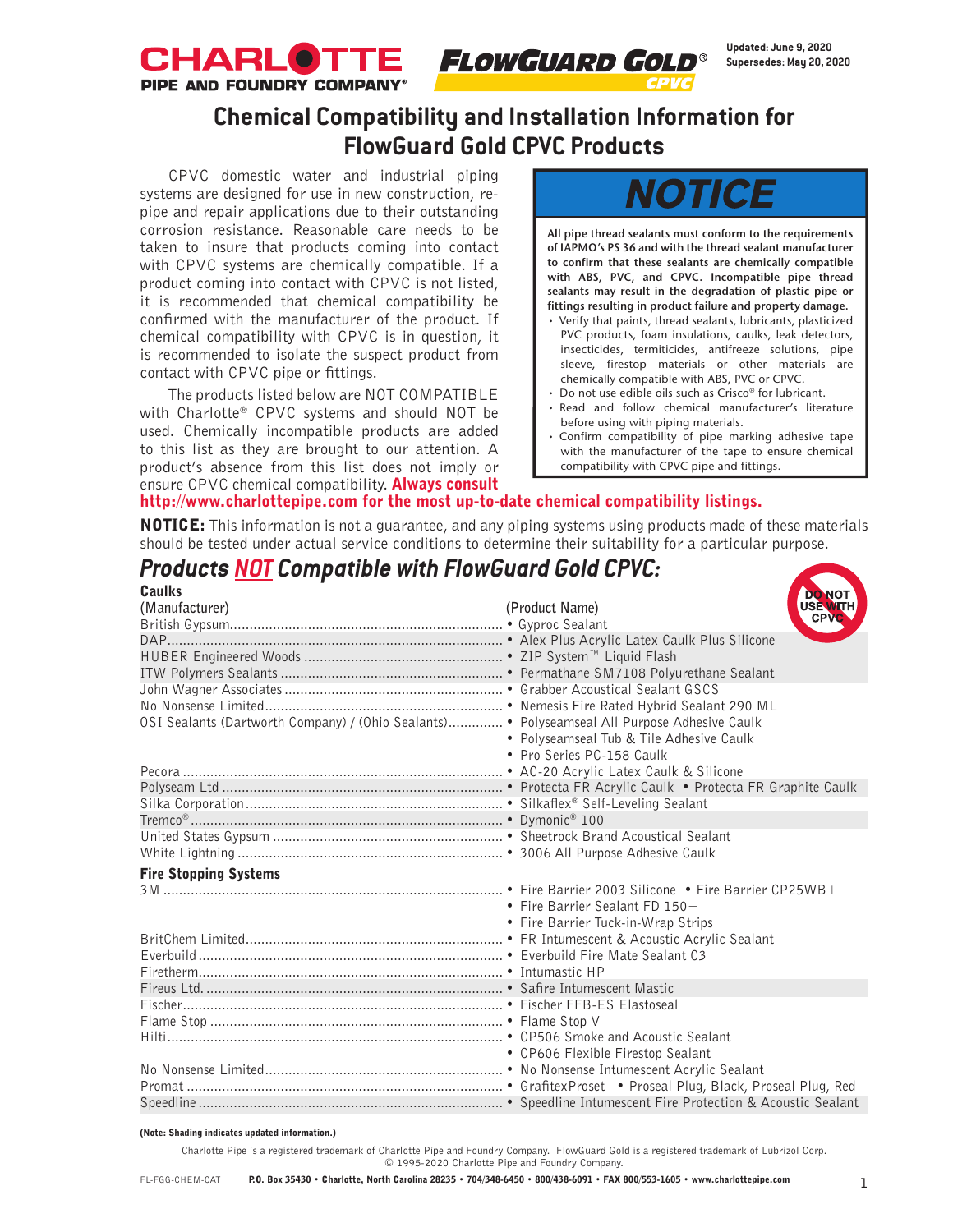



# *Products NOT Compatible with FlowGuard Gold CPVC* **(Updated June 9, 2020)**

| <b>Products NOT Compatible with FlowGuard Gold CPVC</b> (Updated June 9, 2020)      |                                                  |
|-------------------------------------------------------------------------------------|--------------------------------------------------|
| <b>Leak Detector</b>                                                                | DO NOT                                           |
| (Manufacturer)                                                                      | (Product Name)                                   |
|                                                                                     |                                                  |
|                                                                                     |                                                  |
|                                                                                     |                                                  |
|                                                                                     |                                                  |
|                                                                                     |                                                  |
|                                                                                     |                                                  |
| <b>Mold Cleaners/Inhibitors</b>                                                     |                                                  |
|                                                                                     |                                                  |
|                                                                                     |                                                  |
|                                                                                     |                                                  |
|                                                                                     |                                                  |
|                                                                                     | • Spectra System 4 404 1:28 Neutral Disinfectant |
|                                                                                     |                                                  |
|                                                                                     | · IAQ Advanced Peroxide Cleaner No. 8314         |
|                                                                                     | • Fiberlock IAQ200                               |
|                                                                                     |                                                  |
|                                                                                     |                                                  |
|                                                                                     |                                                  |
|                                                                                     |                                                  |
|                                                                                     |                                                  |
|                                                                                     | • Dri-EAz Milgo Plus • Microban Milgo Plus       |
|                                                                                     | • ProRestore QGC • MediClean QGC                 |
|                                                                                     |                                                  |
|                                                                                     |                                                  |
|                                                                                     |                                                  |
|                                                                                     |                                                  |
| <b>Miscellaneous Materials</b>                                                      |                                                  |
|                                                                                     |                                                  |
|                                                                                     |                                                  |
|                                                                                     |                                                  |
|                                                                                     |                                                  |
|                                                                                     |                                                  |
| <b>Pipe Clamps</b>                                                                  |                                                  |
|                                                                                     |                                                  |
| <b>Pipe Tape</b>                                                                    |                                                  |
|                                                                                     |                                                  |
|                                                                                     |                                                  |
|                                                                                     |                                                  |
|                                                                                     |                                                  |
| <b>Thread Sealants</b>                                                              |                                                  |
|                                                                                     |                                                  |
|                                                                                     |                                                  |
|                                                                                     |                                                  |
|                                                                                     |                                                  |
|                                                                                     |                                                  |
|                                                                                     |                                                  |
|                                                                                     |                                                  |
|                                                                                     |                                                  |
|                                                                                     |                                                  |
|                                                                                     |                                                  |
|                                                                                     |                                                  |
|                                                                                     |                                                  |
| National Starch & Chemical Permabond Division  • Permabond LH-050, Permabond LH-054 |                                                  |
|                                                                                     |                                                  |
|                                                                                     |                                                  |
|                                                                                     |                                                  |
|                                                                                     |                                                  |
|                                                                                     |                                                  |
|                                                                                     |                                                  |
| Waterproofing                                                                       |                                                  |
|                                                                                     |                                                  |

(Note: Shading indicates updated information.)

2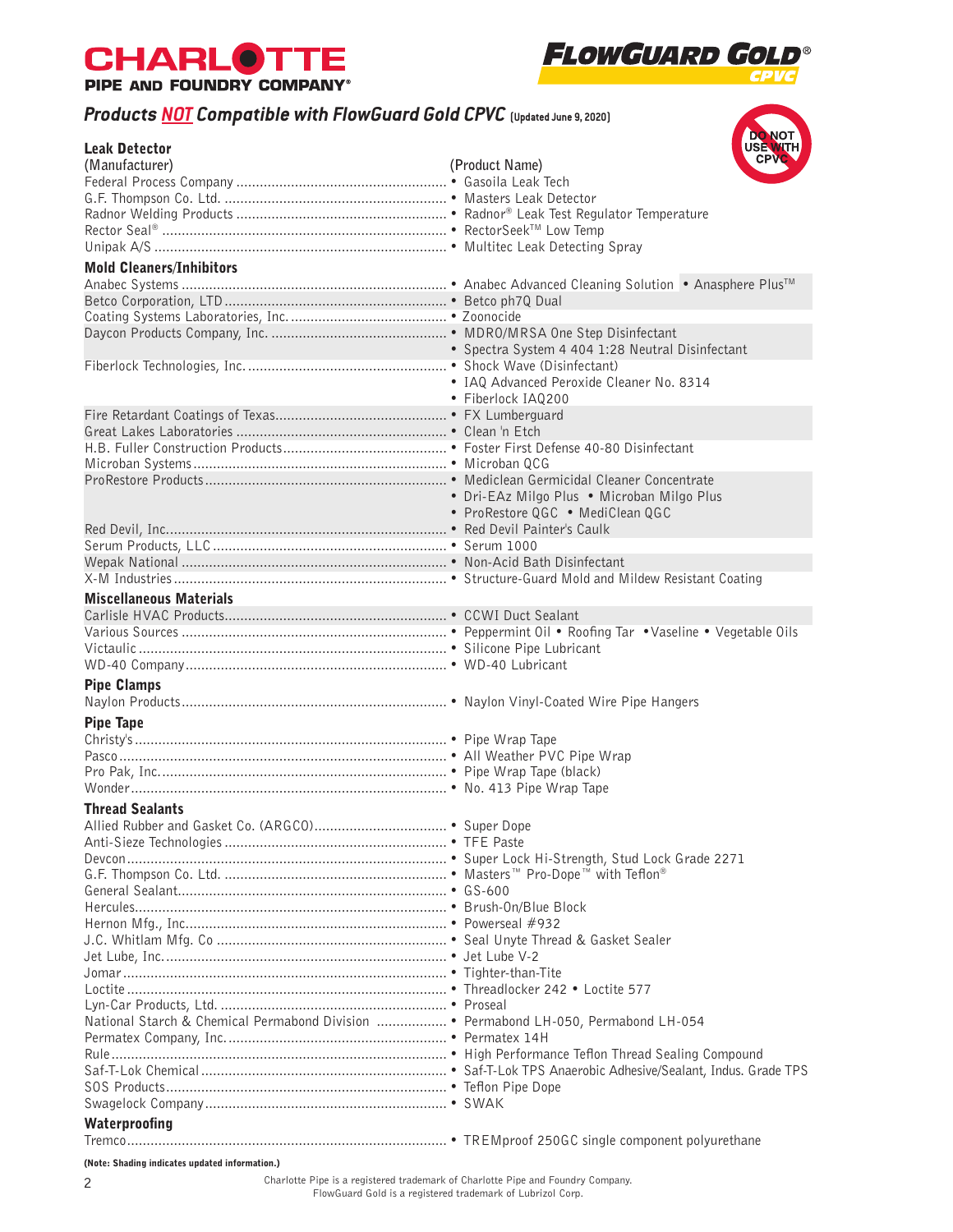



**(Updated June 9, 2020)**

# OTHER CHEMICAL COMPATIBILITY CONCERNS and INSTALLATION INFORMATION



Prior to installation, check with the manufacturer of the HVAC equipment to confirm the compatibility of residual oils and refrigerants with CPVC, ABS, or PVC.

Prior to installing PVC or CPVC piping in hydronic applications, it is important to flush the interior of the heat exchangers and the exterior of the evaporator coils thoroughly with a mild ionic detergent solution to remove incompatible oils. Failing to do so could result in system failure and property damage.

Verify that all boiler cleaning and sealing chemicals used in hydronic radiant heating systems are compatible with PVC or CPVC. Failure to do so could result in system failure and property damage.

Equipment leaks in refrigeration or HVAC systems may release POE oils or other contaminants into the piping system. These oils and contaminants are incompatible with PVC or CPVC and such exposure may result in pipe or fitting failure regardless of flushing.

To reduce risk of property damage from chemical incompatibility with CPVC read and follow these instructions before using any chemical with pipe or fittings.

## Acetone in Primers, Cleaning and Solvent Cements:

• Primers, cleaners, and solvent cements containing appreciable amounts of acetone may cause rapid environmental stress cracking of CPVC metal insert parts during installation at freezing temperatures. Contact your primer/cleaner/solvent cement manufacturer for more information or recommendation of alternatives.

#### Adhesives:

• Pipe sleeves, insulation and tapes manufactured with adhesives may contain incompatible chemicals which can harm CPVC systems. Consult with the manufacturer of these products to determine if the adhesives used are compatible with CPVC systems.

#### Antifreeze, Glycerin from Biodiesel:

• Crude glycerin from biodiesel manufacturing is not recommended for use as an antifreeze or heat transfer fluid in CPVC piping systems. Crude glycerin from biodiesel manufacturing may be contaminated with the biodiesel, its intermediary chemicals, and/or waste products from the biodiesel manufacturing process.

#### Cleaning CPVC Pipe:

• While common ordinary soaps are not detrimental to CPVC, most modern dishwashing liquids contain synthetic detergents, some of which may cause environmental stress cracking of fittings. A mild ionic detergent solution to remove incompatible oils or chemicals is recommended. A rinse with clean water to completely clean the system is advisable as a final flushing. Contact your dishwasher detergent manufacturer for more information or a recommendation of alternatives.

#### Flexible Wire and Cable:

• Direct contact with flexible wire and cable jacketing that utilize insulation containing plasticizers is not recommended. Section 334.30 of the National Electric Code (2002 Edition) requires wire and cable to be secured by staples, cable ties, straps, or hangers. Air ducts, pipes and ceiling grid are not acceptable supports for wire and cable. Also see section titled "Rubber and Flexible Materials Containing Plasticizers."

#### Fragrances–Perfumes:

• Scented products such as cologne, perfumes, or essential oils (peppermint oil, orange oil, spearmint oil, etc.) should not be put into a CPVC piping system for the purpose of being able to detect leaks by odor. Most fragrance chemicals and essential oils are strong solvents and/or environmental stress cracking agents for CPVC.

#### Fungicides and Mold Inhibitors:

• When performing repairs to leaks in existing systems, care should be taken to isolate CPVC pipe from direct contact with heavy concentrations of fungicide products which may be applied during cleanup of water damage. Vinyl piping materials such as PVC or CPVC may be damaged by fungicides when fungicides are sprayed on surrounding drywall and wood framing to prevent the growth of mold and mildew in the affected area. Common sense precautions will prevent problems with repairs to existing systems. When repairs are made to an existing system, and the possibility exists that fungicides will be applied to treat damp drywall and wood framing surrounding the repair site, exposed piping should be sleeved with a compatible plastic sleeving or pipe insulation material to prevent direct contact of the fungicide with the plumbing systems.

### Grease and Cooking Oils:

• When CPVC pipe is installed in kitchen areas the pipe must be protected from contact with grease or cooking oils. Consideration must be given to not only protecting the pipe from direct contact with grease or oil as well as contact that may occur from airborne grease or oil.

#### Insulation:

• Tubing insulation for use with CPVC should be fiberglass or foamed polyolefin (polyethylene). Foamed rubber tubing insulation may contain incompatible plasticizers and is not preferred. Foamed polyolefin insulation should not have any oil lubrication applied to the interior surface.

#### Leak Detectors (Soaps Used):

• While common ordinary soaps are not detrimental to CPVC, most modern dishwashing liquids contain synthetic detergents, some of which may cause environmental stress cracking of CPVC.

#### Metal Piping Connected to or Installed Alongside CPVC Piping:

• CPVC may be damaged by torches and/or chemicals used to install metal piping. When metal piping is installed in proximity to CPVC piping systems, care should be taken to protect the CPVC from burning with torches or contact with molten solder or solder flux, as well as incompatible thread sealants, leak detectors, lubricants, or other chemical products which may be used on metal piping.